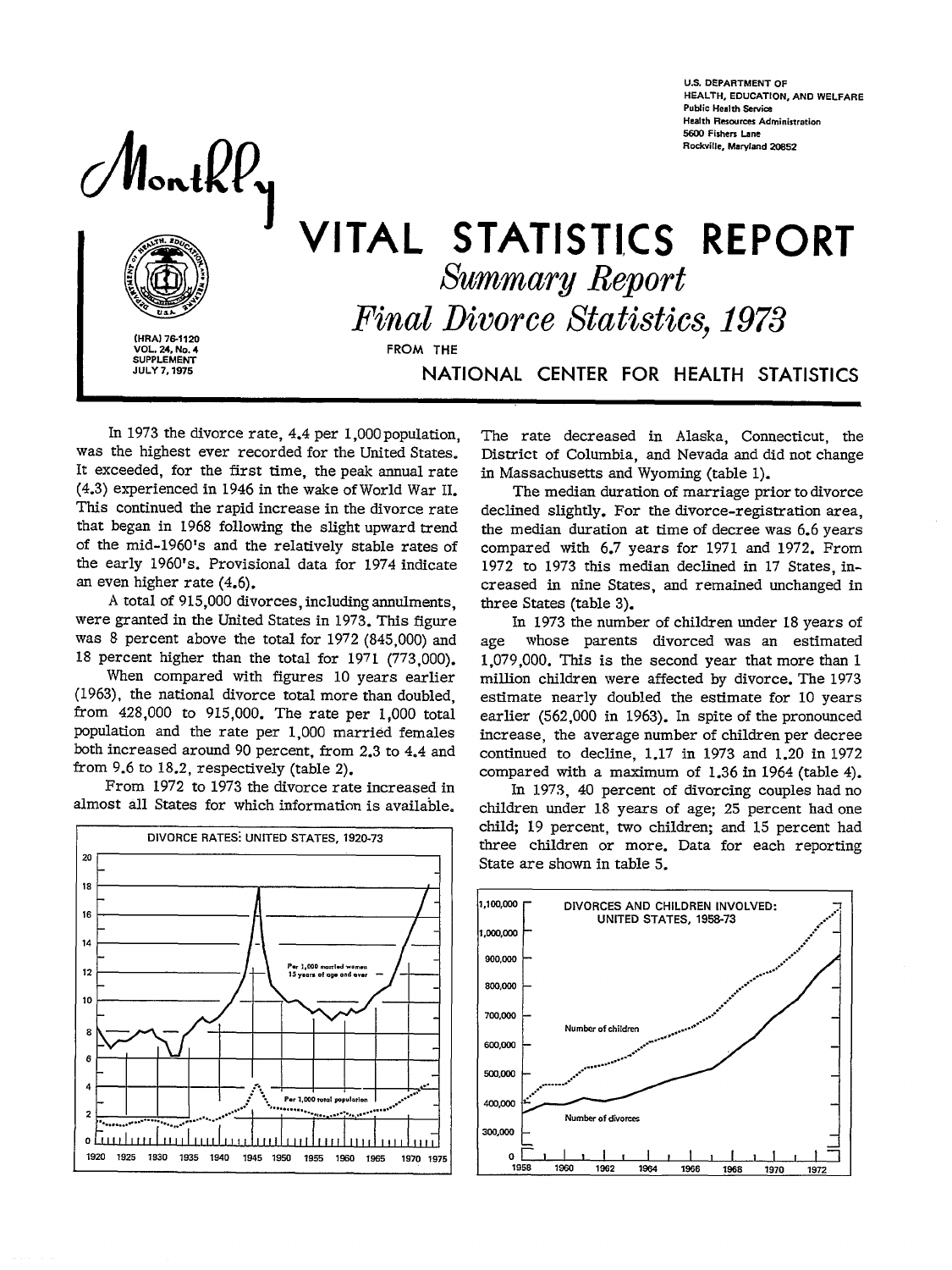### 2 MONTHLY VITAL STATISTICS REPORT

#### Table 1. DIVORCES AND RATES: UNITED STATES, EACH REGION, DIVISION, AND STATE, 1971-73

Data are counts of decrees granted (including reported annulments and dissolutions of marriage) supplied by States except as noted. Figures for the divorce-<br>registration States differ slightly from those based on sample da

| Region, division,                            |          | Number               |         |               | Rate          |              | Region, division,                                               |         | Number       |                     |               | Rate        |                |
|----------------------------------------------|----------|----------------------|---------|---------------|---------------|--------------|-----------------------------------------------------------------|---------|--------------|---------------------|---------------|-------------|----------------|
| and State                                    | 1973     | 1972                 | 1971    | 1973          | 1972          | 1971         | and State                                                       | 1973    | 1972         | 1971                | 1973          | 1972        | 1971           |
| United States <sup>1</sup> ------------      | 915,000  | 845,000              | 773,000 | 4.4           | 4.1           | 3.7          | West North Central-Con.                                         |         |              |                     |               |             |                |
|                                              |          |                      |         |               |               |              | Missouri----------------------                                  | 21,777  | 20,699       | 19,643              | 4.6           | 4.4         | 4.1            |
| Regions:                                     |          |                      |         |               |               |              | North Dakota----------------                                    | 1,422   | 1,298        | 1,181               | 2.2           | 2.0         | 1.9            |
| Northeast--------------------                | 136,000  | 119,000              | 101,000 | $2 - 7$       | 2.4           | 2.0          | South Dakota-----------------                                   | 1,802   | 1,627        | 1,403               | 2.6           | 2.4         | 2.1            |
| North Central <sup>1</sup> ----------------- | 234,000  | 218,000              | 204,000 | 4.1           | 3.8           | 3.5          | Nebraska----------------------                                  | 4.924   | 4,394        | 4,013               | 3.2           | 2.9         | 2.7            |
| South-------------------------               | 1326,000 | 301,000              | 269,000 | 14.9          | 4.6           | 4.2          | Kangas----------------------                                    | 10.472  | 9,925        | 9.461               | 4.6           | 4.4         | 4.2            |
| West <sup>1</sup> -------------------------- | 219,000  | 207,000              | 199,000 | $6 - 0$       | 5.7           | 5.6          | South Atlantic:                                                 |         |              |                     |               |             |                |
|                                              |          |                      |         |               |               |              | Delaware---------------------                                   | 2,188   | 1,836        | 1.630               | 3.8           | 3.2         | 3.3            |
| Northeast:                                   |          |                      |         |               |               |              | Maryland--------------------                                    | 14,145  | 11,520       | 10,060              | 3.5           | 2.8         | 2.5            |
| New England------------------                | 35,029   | 33,480               | 29,755  | 2.9           | 2.8           | 2.5          | District of Columbia --------                                   | 2,975   | 3.324        | 2,629               | 4.0           | 4.4         | 3.5            |
| Middle Atlantic --------------               | 100,645  | 85,898               | 71,107  | 2.7           | 2.3           | 1.9          | Virginia-----------------------                                 | 16.078  | 14,155       | 13,261              | 3.3           | 3.0         | 2.8            |
| North Central:                               |          |                      |         |               |               |              | West Virginia----------------                                   | 7,056   | 6,270        | 6,178               | 3.9           | 3.5         | 3.5            |
| East North Central <sup>2</sup> ----------   | 166,485  | 157,093              | 145,305 | 黃             | 长             | $\ast$       | North Carolina --------------                                   | 18,532  | 17,277       | 15,350              | 3.5           | 3.3         | 3,0            |
| West North Central-----------                | 60,704   | 56,664               | 53,018  | 3.6           | 3.4           | $3 - 2$      | South Carolina-------------                                     | 8,266   | 7,646        | 6,657               | 3.0           | 2.8         | 2.5            |
| South:                                       |          |                      |         |               |               |              | Georgia----------------------                                   | 25,058  | 22,044       | 20,245              | 5.2           | 4.7         | 4.3            |
| South Atlantic---------------                | 150,304  | 135,749              | 119,938 | 4.6           | 4.3           | 3.8          | Florida----------------------                                   | 56,006  | 51,677       | 43,728              | 7.3           | 7.0         | 6.2            |
| East South Central-----------                | 66,290   | 61,510               | 54,472  | 5.0           | 4.7           | 4.2          | East South Central:                                             |         |              |                     |               |             |                |
| West South Central-----------                | 106,597  | <sup>2</sup> 103,749 | 94,375  | ₩             | 25.2          | 4.8          | Kentuckv--------------------                                    | 13.030  | 11,854       | 11,141              | 3.9           | 3.6         | 3.4            |
| West:                                        |          |                      |         |               |               |              | Tennessee---------------------                                  | 22,074  | 20,601       | 17,490              | 5.3           | 5.1         | 4.4            |
| Mountain <sup>2</sup> ---------------------  | 59,422   | 57,288               | 53,888  | $\ast$        | $\frac{M}{N}$ | $\star$      | Alabawa----------------------                                   | 20,399  | 18,958       | 16,905              | 5.8           | 5.4         | 4.9            |
| Pacific------------------------              | 157,704  | 148,975              | 143,640 | 5.8           | 5.5           | 5.3          | Mississippi -----------------                                   | 10.787  | 10,097       | 8,936               | 4.7           | 4.5         | 4.0            |
| New England:                                 |          |                      |         |               |               |              | West South Central:                                             |         |              |                     |               |             |                |
|                                              |          |                      |         |               |               | 3.9          | Arkansas---------------------                                   | 215.219 | 14,499       |                     | 27.5          |             |                |
| Maine--------------------------              | 4,550    | 4.157                | 3,925   | 4.4<br>4.9    | 4.1           | 3.9          | Iouisiana--------------------                                   | 27,294  | $^{2}10.618$ | 12,959<br>9,431     |               | 7.2<br>22.8 | 6.7<br>2.6     |
| New Hampshire-----------------               | 3,856    | 3,196                | 2,941   |               | 4.1           | 2.6          | $0$ klahoma $3$ ---------------------                           |         | 18,289       |                     | 7.5           | 6.9         | 6.3            |
| Vermont-nasessessessessessesse               | 1,582    | 1,253                | 1,171   | 3.4           | 2.7           | 2.2          | Texas------------------------                                   | 19,932  |              | 16.417<br>55,568    | 5.4           | 5.2         | 4.8            |
| Massachusetts----------------                | 14,539   | 14,441               | 12,881  | 2.5           | 2.5           | 1.9          |                                                                 | 64,152  | 60,343       |                     |               |             |                |
| Rhode Island-----------------                | 2,423    | 2,018                | 1,803   | 2.5           | 2.1           |              | Mountain:                                                       |         |              |                     |               |             |                |
| Connecticut-------------------               | 8,079    | 8,415                | 7,034   | 2.6           | 2.7           | 2.3          | Montana----------------------                                   | 3,772   | 3,609        | 3,366               | 5.2<br>5.6    | 5.0         | 4.8            |
| Middle Atlantic:                             |          |                      |         |               |               |              | Idaho-------------------------                                  | 4,341   | 3.847        | 3.664               | 6.4           | $5 - 1$     | 5.0            |
| New York----------------------               | 47,886   | 40,902               | 33,101  | 2.6           | 2.2           | 1.8          | Wyoming----------------------<br>Colorado --------------------- | 2,275   | 2,218        | 1,988               |               | 6.4         | 5.8<br>$5 - 2$ |
| New Jersey---------------------              | 21,754   | 17,495               | 12,896  | 3.0           | 2.4           | 1.8          | New Mexico <sup>2</sup> -----------------                       | 14,370  | 12.604       | 11,809              | 5.9<br>$\ast$ | 5.3         | $\ast$         |
| Pennsylvania-----------------                | 31,005   | 27,501               | 25,110  | 2.6           | 2.3           | 2.1          |                                                                 | 5,363   | 5.259        | 44,580              |               | ₩           |                |
| East North Central:                          |          |                      |         |               |               |              | ArizonSecondonadoresentera                                      | 14,036  | 313.197      | <sup>3</sup> 14,588 | 6.8           | 6.7         | 7.9            |
| 0h1o--------------------------               | 48,001   | 44,673               | 42,186  | 4.5           | 4.2           | 3.9          | Utah------------------------                                    | 5,270   | 4,904        | 4,419               | 4.6           | 4.4         | 4.0            |
| Indiana <sup>2</sup> ----------------------- | 22,322   | 22,902               | 22,266  | $\frac{M}{N}$ | 圣             | $\pmb{\ast}$ | Nevada------------------------                                  | 9,975   | 11,650       | 9,474               | 18.2          | 21.9        | 18.5           |
| Illinois----------------------               | 45,152   | 43,092               | 40.136  | 4.0           | $3 - 8$       | 3.6          | Pacific:                                                        |         |              |                     |               |             |                |
| Michigan----------------------               | 39,415   | 35,934               | 31,790  | 4.4           | 4.0           | 3.5          | Washington------------------                                    | 21,581  | 20.513       | 19,207              | 6.3           | 6.0         | 5.6            |
| Wisconsin---------------------               | 11,595   | 10,492               | 8,927   | 2.5           | 2.3           | 2.0          | Огедоп-----------------------                                   | 12,382  | 11,706       | 10,687              | 5.6           | 5.4         | 5.0            |
| West North Central:                          |          |                      |         |               |               |              | California-------------------                                   | 117,509 | 110.718      | 108,309             | 5.7           | 5.4         | 5.4            |
| Minnesota---------------------               | 11,156   | 10,250               | 9,545   | 2.9           | 2.6           | 2.5          | Alaska------------------------                                  | 2,062   | 2,147        | 1,746               | $6 - 2$       | 6.6         | 5.6            |
| <b>TOW8---------------------------</b>       | 9.151    | 8.471                | 7,772   | 3.2           | 2.9           | 2.7          | Havaii----------------------                                    | 4.170   | 3,891        | 3,691               | 5.0           | 4.8         | 4.7            |

"Figures include estimates.<br><sup>S</sup>Data are incomplete.<br><sup>3</sup>Data include divorce petitions filed for some counties.<br>"Data are for divorce petitions filed.

|  |         |  | Table 2. DIVORCES AND ANNULMENTS AND RATES: UNITED STATES, |
|--|---------|--|------------------------------------------------------------|
|  | 1950-73 |  |                                                            |

[Data refer only to events occurring within the United States. Alaska include<br>beginning with 1959 and Hawaii with 1960]

|                                                |                               | Rate per 1,000 <sup>1</sup> - | ration of marriage not stated.<br>The divorc<br>States in 1971, 1972, and 1973] |                                                  |
|------------------------------------------------|-------------------------------|-------------------------------|---------------------------------------------------------------------------------|--------------------------------------------------|
| Year                                           | Divorces<br>and<br>annulments | Total<br>population           | Married women<br>15 years<br>and over                                           | Area                                             |
| 1973<br>1972---------------------------------- | 915,000<br>845,000            | 4.4<br>4.1                    | 18.2<br>17.0                                                                    | Divorce-registration area -----------------      |
| 1971---------------------------------          | 773,000                       | 3.7                           | 15.8                                                                            |                                                  |
| 1970--------------------------------           | 708,000                       | 3.5                           | 14.9                                                                            |                                                  |
| 1969----------------------------------         | 639,000                       | 3.2                           | 13.4                                                                            |                                                  |
| 1968----------------------------------         | 584,000                       | 2.9                           | 12.5                                                                            |                                                  |
|                                                | 523.000:                      | 2.6                           | 11.2                                                                            |                                                  |
| 1966---------------------------------          | 499,000                       | 2.5                           | 10.9                                                                            |                                                  |
|                                                |                               |                               |                                                                                 |                                                  |
| 1965---------------------------------          | 479,000                       | 2.5                           | 10.6                                                                            |                                                  |
| 1964-----------------------------------        | 450,000                       | 2.4                           | 10.0                                                                            |                                                  |
| 1963----------------------------------         | 428,000                       | 2.3                           | 9.6                                                                             |                                                  |
| 1962--------------------------------           | 413,000                       | 2.2                           | $9 - 4$                                                                         |                                                  |
| 1961---------------------------------          | 414,000                       | 2.3                           | 9.6                                                                             |                                                  |
| 1960---------------------------------          | 393.000                       | 2.2                           | 9.2                                                                             |                                                  |
| 1959-------------------------------            | 395,000                       | $2 - 2$                       | 9.3                                                                             |                                                  |
|                                                | 368,000                       | 2.1                           | 8.9                                                                             |                                                  |
|                                                |                               |                               |                                                                                 |                                                  |
| 1957----------------------------------         | 381,000                       | $2 - 2$                       | 9.2                                                                             |                                                  |
|                                                | 382,000                       | 2.3                           | 9.4                                                                             |                                                  |
| 1955---------------------------------          | 377,000                       | 2.3                           | 9.3                                                                             |                                                  |
| 1954-----------------------------------        | 379,000                       | 2.4                           | 9.5                                                                             |                                                  |
| 1953---------------------------------          | 390,000                       | 2.5                           | 9.9                                                                             |                                                  |
| 1952--------------------------------           | 392,000                       | 2.5                           | 10.1                                                                            |                                                  |
| 1951----------------------------------         | 381,000                       | 2.5                           | 9.9                                                                             | South Carolina---------------------------------- |
| 1950---------------------------------          | 385,000                       | 2.6                           | 10.3                                                                            |                                                  |
|                                                |                               |                               |                                                                                 |                                                  |

<sup>1</sup>Data are based on population enumerated as of April 1 for 1950, 1960, and 1970, and estimated as of July 1 for all other years.

Table 3. MEDIAN DURATION OF MARRIAGE PRIOR TO DIVORCE OR AN-NULMENT: DIVORCE-REGISTRATION AREA AND EACH REGISTRATION STATE, 1971-73

[Based on sample data. Medians computed on data by single years, excluding du-<br>ration of marriage not stated. The divorce-registration area included 29<br>States in 1971, 1972, and 1973]

|                                                   | Median duration of marriage |         |         |  |  |  |
|---------------------------------------------------|-----------------------------|---------|---------|--|--|--|
| Area                                              | 1973                        | 1972    | 1971    |  |  |  |
| Divorce-registration area ------------------      | 6.6                         | 6.7     | 6.7     |  |  |  |
|                                                   | 5.3                         | 5.0     | 5.4     |  |  |  |
|                                                   | 5.3                         | 5.6     | 5.2     |  |  |  |
|                                                   | 6.9                         | 6.9     | 6.9     |  |  |  |
|                                                   | 8.4                         | 8.1     | 8.7     |  |  |  |
|                                                   | 5.2                         | 5.4     | 5.3     |  |  |  |
|                                                   | 5.6                         | 6.1     | 6.8     |  |  |  |
|                                                   | 4.5                         | 4.7     | 5.0     |  |  |  |
|                                                   | 6.5                         | $6 - 1$ | 6.4     |  |  |  |
|                                                   | 5.6                         | 5.9     | 5.8     |  |  |  |
|                                                   | $5 - 2$                     | 5.0     | 5.1     |  |  |  |
|                                                   | 5.5                         | 5.9     | 5.7     |  |  |  |
|                                                   | 9.0                         | 6.6     | 8.6     |  |  |  |
|                                                   | 16.6                        | 16.4    | 6.9     |  |  |  |
|                                                   | 5.4                         | 5.4     | 5.5     |  |  |  |
|                                                   | 4.8                         | $5 - 1$ | 5.3     |  |  |  |
|                                                   | 5.7                         | 6.3     | $6 - 2$ |  |  |  |
|                                                   | 8.7                         | 8.8     | 9.3     |  |  |  |
|                                                   | $6 - 2$                     | $6 - 3$ | 6.5     |  |  |  |
|                                                   | 5.8                         | 5.7     | 5.7     |  |  |  |
|                                                   | 7.6                         | 8.3     | 7.6     |  |  |  |
|                                                   | 8.4                         | 8.2     | 8.7     |  |  |  |
| South Carolina ---------------------------------- | 6.9                         | 7.0     | 7.1     |  |  |  |
|                                                   | 5.9                         | 5.9     | 5.8     |  |  |  |
|                                                   | 5.2                         | 5.6     | 5.5     |  |  |  |
|                                                   | $4 - 8$                     | 4.9     | 4.7     |  |  |  |
|                                                   | 7.9                         | 8.0     | $9-1$   |  |  |  |
|                                                   | 7.9                         | 7.8     | 8.3     |  |  |  |
|                                                   | 7.4                         | 7.6     | 7.7     |  |  |  |
|                                                   | 4.5                         | 4.7     | 4.9     |  |  |  |
|                                                   |                             |         |         |  |  |  |

<sup>1</sup> Excludes data for Wayne County.

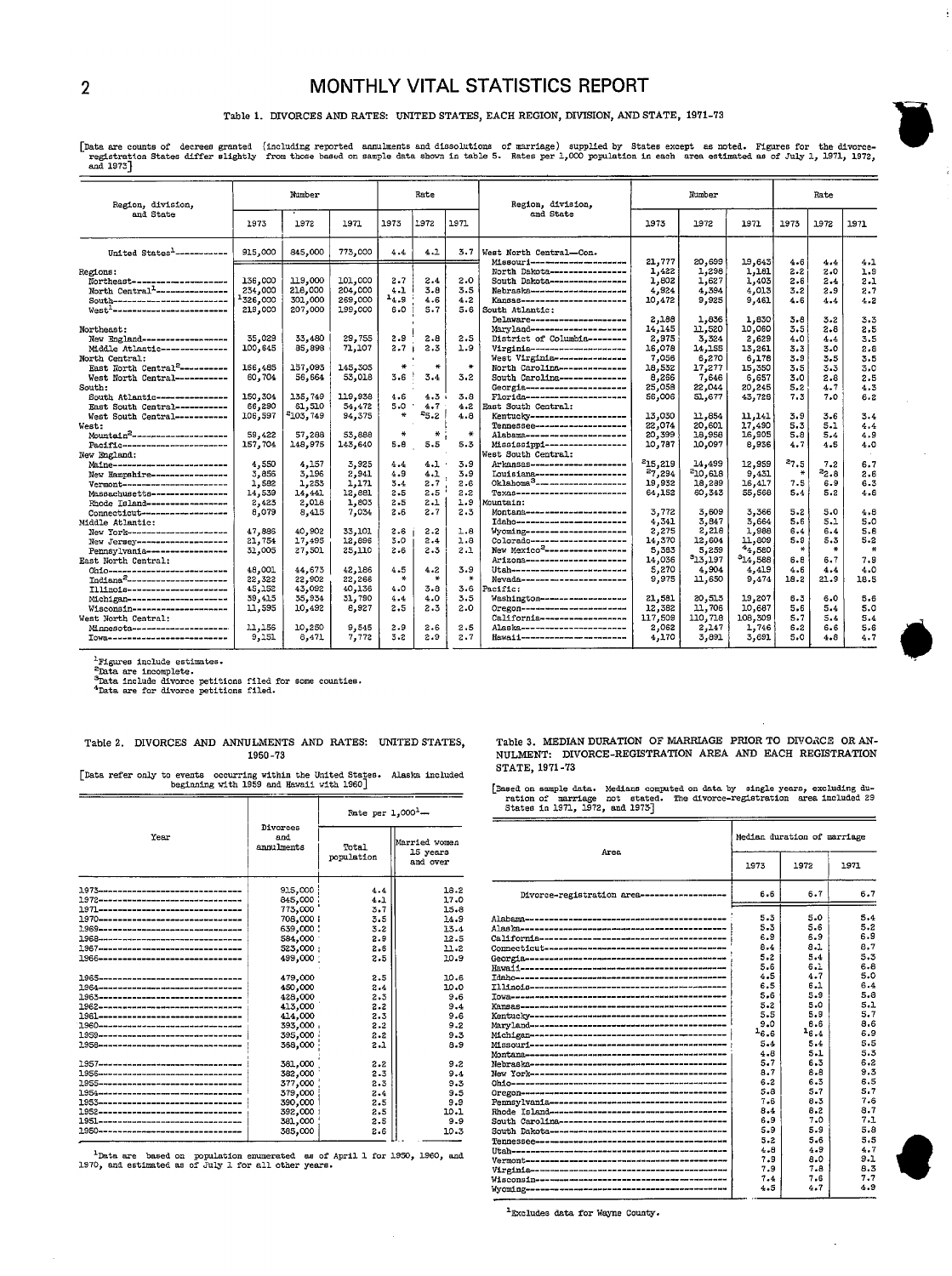This report presents summary tabulations from the final divorce statistics for 1973. More detailed tabulations for 1973 will be published in Vital Statistics of the United States, Volume III-Marriage and *Divorce*. Prior to the publication of that volume, the National Center for Health Statistics will respond to requests for unpublished data whenever possible.

Table 4. ESTIMATED NUMBER OF CHILDREN INVOLVED lN DIVORCES AND ANNULMENTS: UNITED STATES, 1954-73

Refer3 only to events occurring within the United States. For 1960-73 es-<br>- timated from frequencies bazed on sample; for all other years estimated<br>from total count:]

| Year                                                                                                                 | Estimated<br>number of<br>children<br>involved | Average<br>number of<br>children<br>per decree | Year                                                                        | Estimated<br>number of<br>children<br>involved | Average<br>number of<br>children<br>per decree |
|----------------------------------------------------------------------------------------------------------------------|------------------------------------------------|------------------------------------------------|-----------------------------------------------------------------------------|------------------------------------------------|------------------------------------------------|
| $19731$ ----------<br>$1972 - - - - - - - - - -$<br>$1971$ <sup>1</sup> ----------<br>$1970$ <sup>1</sup> ---------- | 1,079,000<br>1,021,000<br>946,000<br>870,000   | 1.17<br>1.20<br>1.22<br>1.22                   | $1963^2$ --------<br>$1962^2$ --------<br>$1961^2$ -------<br>1960--------- | 562,000<br>532,000<br>516,000<br>463,000       | 1.31<br>1.29<br>1.25<br>1.18                   |
| 1969----------                                                                                                       | 840,000                                        | 1.31                                           | 1959--------                                                                | 468,000                                        | 1.18                                           |
| 1968-----------<br>1967-----------                                                                                   | 784,000<br>701,000                             | 1.34<br>1.34                                   | 1958--------                                                                | 398,000<br>379,000                             | 1.08<br>0.99                                   |
| 1966-----------                                                                                                      | 669,000                                        | 1.34                                           |                                                                             | 361,000                                        | 0.95                                           |
| 1985----------                                                                                                       | 630,000                                        | 1.32                                           | 1955--------                                                                | 347,000                                        | 0.92                                           |
| 1964 <sup>2</sup> ----------                                                                                         | 613,000                                        | 1.36                                           | $1954 - - - - - - - -$                                                      | 341,000                                        | 0.90                                           |

"Estimates are based on DRA frequencies instead of the 16 States previously used.<br><sup>2</sup>Revised.

### Table 5. DIVORCES AND ANNULMENTS BY NUMBER OF CHILDREN REPORTED: DIVORCE-REGISTRATION AREA AND EACH REGISTRATION STATE, *1973*

[Based on sample data. Data relate to children under 18 years of age except as noted]

| Area                                                 | All<br>divorces                               | Number of children reported                  |                                             |                                         |                                       |                                       |                                     |                              |  |
|------------------------------------------------------|-----------------------------------------------|----------------------------------------------|---------------------------------------------|-----------------------------------------|---------------------------------------|---------------------------------------|-------------------------------------|------------------------------|--|
|                                                      | and<br>annulments                             | None                                         | i                                           | 2                                       | 3                                     | 4                                     | 5 or more                           | Not stated                   |  |
| Divorce-registration grea-----------                 | 537,943                                       | 207,936                                      | 131,174                                     | 97,556                                  | 46,009                                | 19,006                                | 11,738                              | 24,524                       |  |
|                                                      | 19,660                                        | 7,780                                        | 4,680                                       | 3,050                                   | 1,400                                 | 660                                   | 290                                 | 1,800                        |  |
|                                                      | 2,060                                         | 855                                          | 468                                         | 399                                     | 173                                   | 74                                    | 41                                  | 40                           |  |
| <u>California-----------------------------------</u> | 116,300                                       | 43,700                                       | 27,140                                      | 21.190                                  | 9,190                                 | 3,200                                 | 1,710                               | 10,170                       |  |
|                                                      | 8,076                                         | 2,598                                        | 1,978                                       | 1,602                                   | 826                                   | 376                                   | 234                                 | 462                          |  |
|                                                      | 25, 115                                       | 10,255                                       | 6,805                                       | 4.115                                   | 1,770                                 | 725                                   | 420                                 | 1,025                        |  |
|                                                      | 4,165                                         | 1,647                                        | 991                                         | 761                                     | 388                                   | 174                                   | 163                                 | 41                           |  |
|                                                      | 4,342                                         | 1,948                                        | 976                                         | 788                                     | 338                                   | 140                                   | 74                                  | 78                           |  |
|                                                      | 45,760                                        | 17,510                                       | 10,940                                      | 7,920                                   | 4,180                                 | 1,880                                 | 1,350                               | 1.980                        |  |
|                                                      | 9,132                                         | 3,202                                        | 2,288                                       | 1.792                                   | 832                                   | 420                                   | 216                                 | 382                          |  |
|                                                      | 10,502                                        | 4,272                                        | 2,660                                       | 1,990                                   | 924                                   | 366                                   | 200                                 | 90                           |  |
|                                                      | 13.025                                        | 5,420                                        | 3,395                                       | 1,995                                   | 1,025                                 | 420                                   | 260                                 | 510                          |  |
|                                                      | 14,065                                        | 5,270                                        | 3,120                                       | 2,300                                   | 1,265                                 | 430                                   | 265                                 | 1,415                        |  |
| Mchigan <sup>2</sup> ~~~~~~~~~~~~~~~~~~~~~~~~~~~~~~~ | 26,020                                        | 10,210                                       | 5,780                                       | 4,890                                   | 2,740                                 | 1,100                                 | 690                                 | 610                          |  |
|                                                      | 21,670                                        | 9,420                                        | 5,805                                       | 3,710                                   | 1,535                                 | 660                                   | 390                                 | 130                          |  |
|                                                      | 3,729                                         | 1,465                                        | 907                                         | 716                                     | 340                                   | 131                                   | 93                                  | 77                           |  |
| Pennsylvania--------------------------------         | 4,914<br>47,740<br>47,810<br>12,340<br>31,030 | 1,946<br>18,490<br>18,190<br>4,705<br>10,980 | 1.254<br>10,520<br>12,120<br>2,990<br>8,300 | 898<br>9,210<br>9,040<br>2,275<br>6,100 | 454<br>4,270<br>4,610<br>935<br>2,660 | 206<br>1,870<br>2,030<br>365<br>1,130 | 150<br>1,150<br>1,380<br>205<br>740 | 2,230<br>390<br>865<br>1,120 |  |
| Rhode Tsland-------------------------------          | 2,402                                         | 728                                          | 589                                         | 539                                     | 262                                   | 130                                   | 95                                  | 59                           |  |
| South Carolina-----------------------------          | 8,264                                         | 3,452                                        | 2.242                                       | 1,438                                   | 656                                   | 270                                   | 124                                 | 72                           |  |
| South Dakota ------------------------------          | 1,708                                         | 615                                          | 437                                         | 336                                     | 164                                   | 83                                    | 71                                  | $\overline{z}$               |  |
| Tennessee-www.nnnnnnnnnnnnnnnnnnnnnnnnn              | 22,095                                        | 9,810                                        | 5,710                                       | 3.645                                   | 1,505                                 | 565                                   | 380                                 | 480                          |  |
| Utah-saassaannaanaassannanaanaananaanaanan           | 5,138                                         | 1,842                                        | 1,200                                       | 922                                     | 502                                   | 242                                   | 150                                 | 280                          |  |
|                                                      | 1,563                                         | 467                                          | 363                                         | 310                                     | 190                                   | 92                                    | 80                                  | 61                           |  |
|                                                      | 16,080                                        | 6,535                                        | 4,250                                       | 2,925                                   | 1,460                                 | 510                                   | 330                                 | 70                           |  |
|                                                      | 10,996                                        | 3,666                                        | 2,714                                       | 2,316                                   | 1,220                                 | 606                                   | 442                                 | 32                           |  |
|                                                      | 2,242                                         | 948                                          | 552                                         | 384                                     | 185                                   | 81                                    | 45                                  | 47                           |  |

~Data are for number of children affected by decree.<br><sup>2</sup>Excludes data for Wayne County.